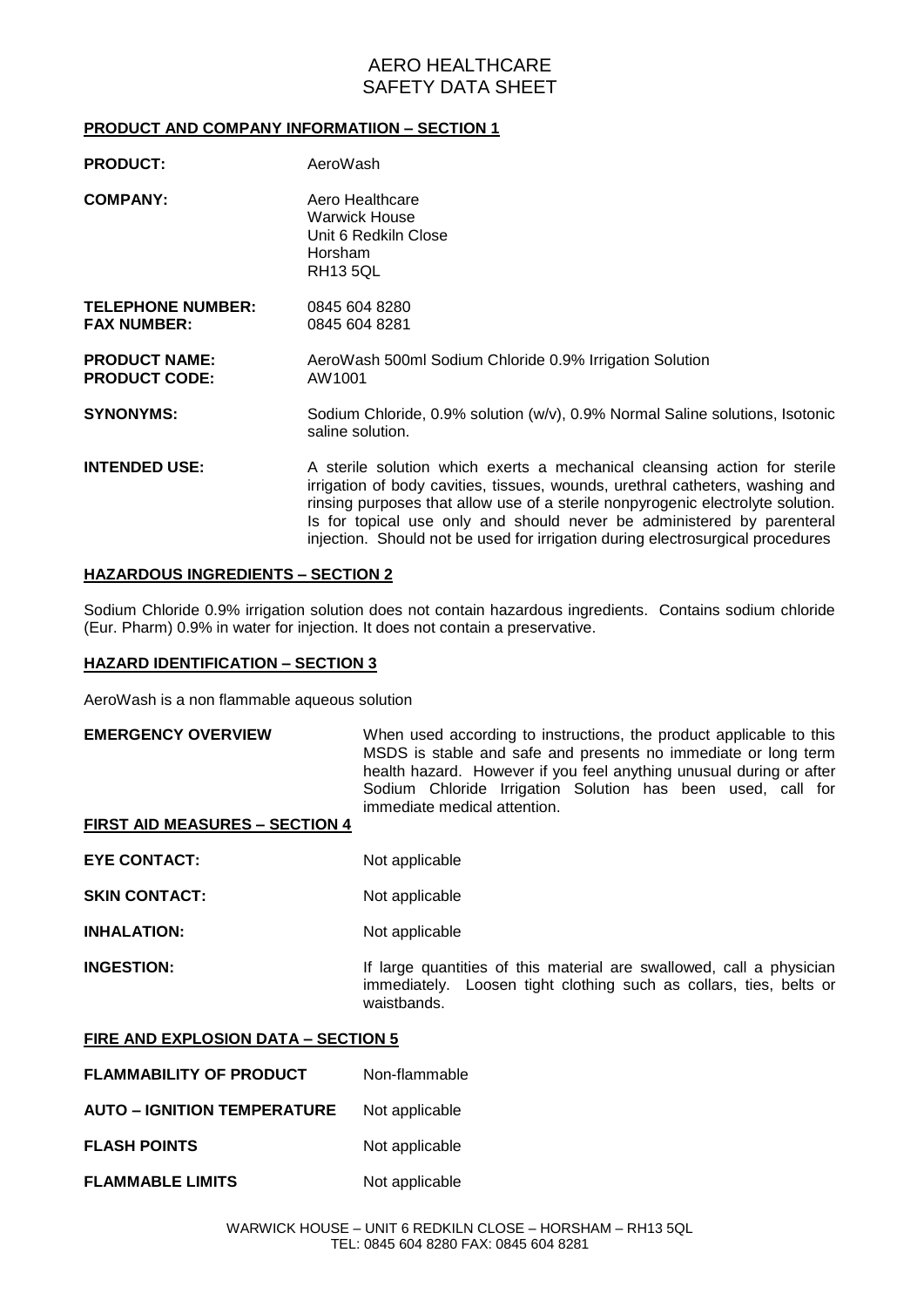# AERO HEALTHCARE SAFETY DATA SHEET

| <b>PRODUCTS OF COMBUSTION</b>                                           | Not applicable                                                    |  |  |  |
|-------------------------------------------------------------------------|-------------------------------------------------------------------|--|--|--|
| FIRE HAZARDS IN PRESENCE OF<br><b>VARIOUS SUBSTANCES</b>                | Not applicable                                                    |  |  |  |
| <b>EXPLOSION HAZARDS IN</b><br>PRESENCE OF VARIOUS<br><b>SUBSTANCES</b> | Non-explosive in presence of open flames and sparks               |  |  |  |
| <b>FIRE FLIGHTING MEDIA AND</b><br><b>INSTRUCTIONS</b>                  | Not applicable                                                    |  |  |  |
| <b>SPECIAL REMARKS ON FIRE</b><br><b>HAZARDS</b>                        | Not available                                                     |  |  |  |
| <b>ACCIDENTAL RELEASE MEASURES - SECTION 6</b>                          |                                                                   |  |  |  |
|                                                                         | Flush areas with water. The solution is not RCRA hazardous waste. |  |  |  |
| <b>HANDLING AND STORAGE - SECTION 7</b>                                 |                                                                   |  |  |  |
|                                                                         | Do not freeze or expose to temperatures in excess of 25°C (86°F)  |  |  |  |
| <b>EXPSURE CONTROLS / PERSONAL PROTECTION - SECTION 8</b>               |                                                                   |  |  |  |
| <b>EYE CONTACT:</b>                                                     | None required                                                     |  |  |  |
| <b>SKIN PROTECTION:</b>                                                 | None required                                                     |  |  |  |
| <b>RESPIRATORY PROTECTION:</b>                                          | None required                                                     |  |  |  |
| <b>VENTILATION:</b>                                                     | None required                                                     |  |  |  |
| PROTECTING CLOTHING OR<br><b>EQUIPMENT:</b>                             | None required                                                     |  |  |  |
| <b>PHYSICAL &amp; CHEMICAL / PROPERTIES - SECTION 9</b>                 |                                                                   |  |  |  |
| <b>APPEARANCE AND ODOUR</b>                                             | Colourless liquid.                                                |  |  |  |

**ODOUR:** None

**BOILING POINT:** The lowest known value is 100°C (212°F)

**SOLUBILITY IN WATER:** 100%

## **STABILITY AND REACTIVITY – SECTION 10**

This product is stable and considered non reactive under normal conditions of storage and usage.

## **TOXICOLOGICAL INFORMATION– SECTION 11**

No acute or chronic toxic effects expected when used according to directions.